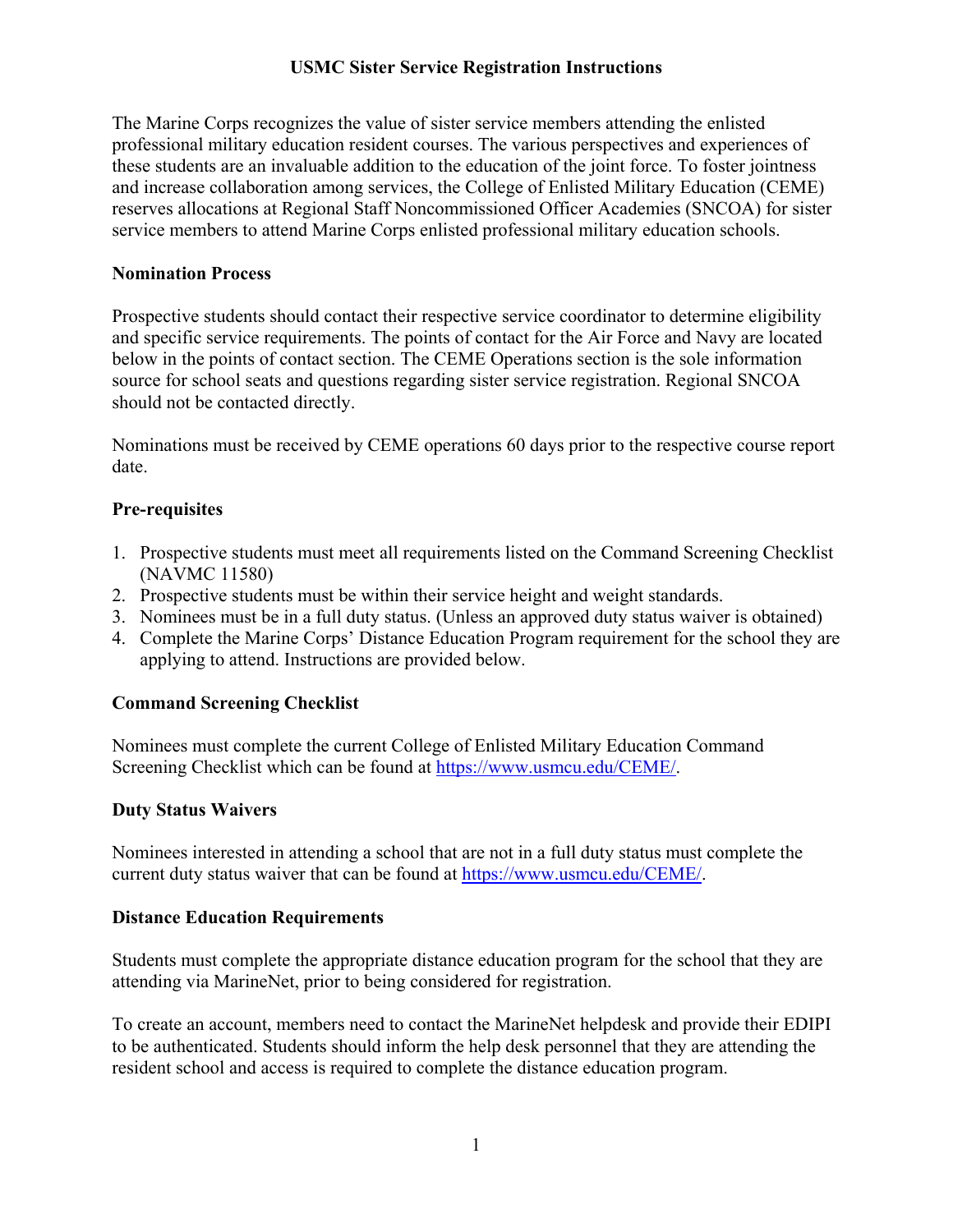### **USMC Sister Service Registration Instructions**

MarineNet Help Desk (888) 4DL-USMC (435-8762) / DSN 995-6049 Mon-Thu 0730-2000, Fri 0730-1600 Eastern Standard Time

<https://www.marinenet.usmc.mil/MarineNet/EditProfile.aspx>

Career School Distance Education Program (EPME6000AA)

Advanced School Distance Education Program (EPME7000AA)

### **Class Dates**

Class dates for the current fiscal year can be found on the CEME website under the Academic Calendar link. <https://www.usmcu.edu/CEME/>

#### **Allocations**

The College of Enlisted Military Education has allocated six seats for the Navy and six seats for the Air Force per fiscal year at each of the Staff Noncommissioned Officer Academies listed below. These allocations are filled on a first come, first served basis, with priority determined by the nominating service.

#### **Funding**

Funding for all TAD/TDY expenses including travel, lodging, messing, and per diem are the responsibility of the nominating service.

#### **Locations**

Allocations are reserved for attendance at the following SNCOA.

SNCO Academy Quantico 3077 Broadway Street Quantico, VA 22134

SNCO Academy Camp Lejeune PSC BOX 20161 Camp Lejeune, NC 28542

SNCO Academy Camp Pendleton PSC BOX 555104 Camp Pendleton, CA 92055